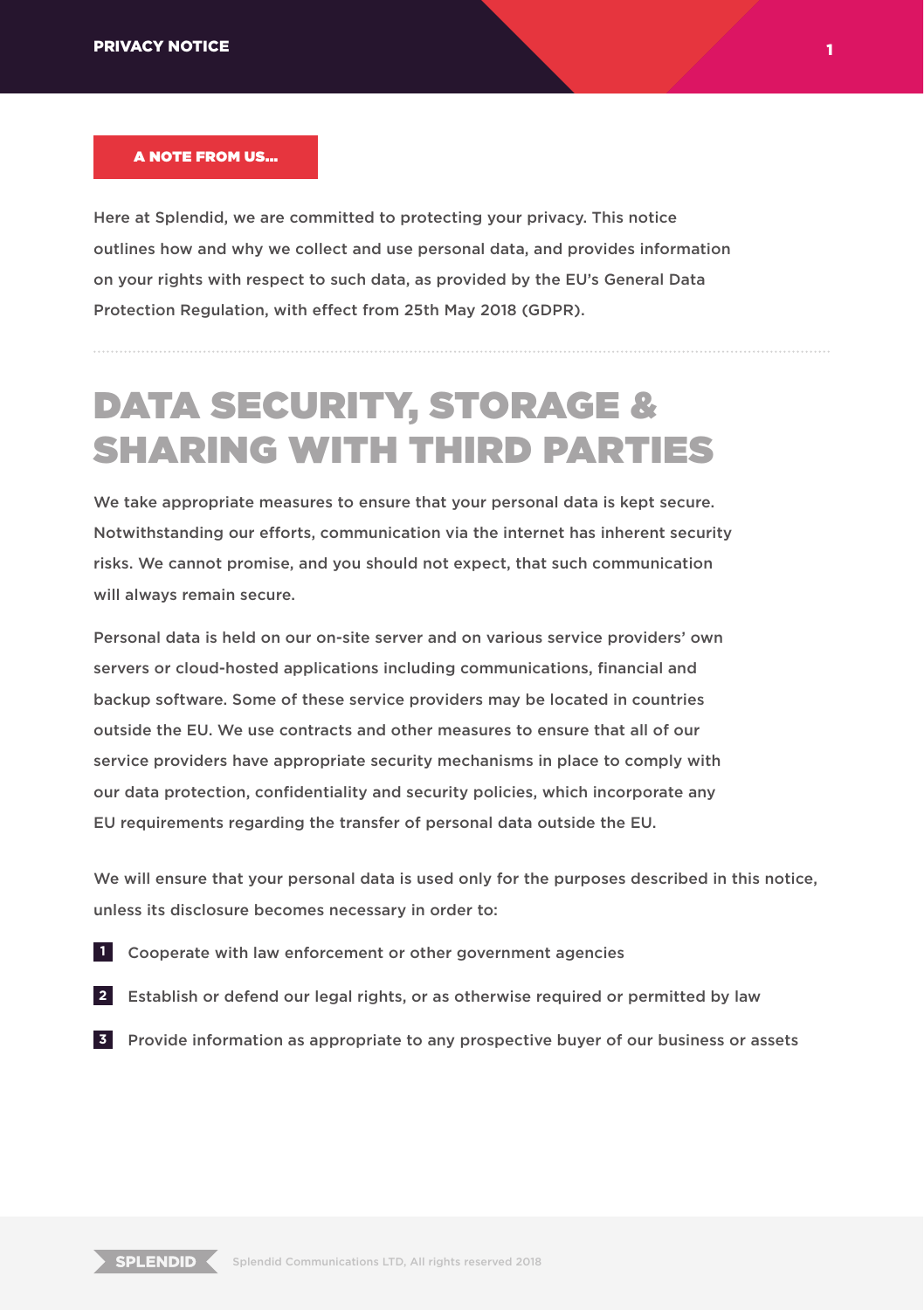#### YOUR RIGHTS

GDPR provides for the following rights with respect to personal data that we hold about you:

- **I** Request access (we reserve the right to charge you £10 to cover our costs for this)
- 2 Request the rectification of any incomplete or inaccurate data
- Request its erasure when there is no good reason for us processing it **3**
- Request to restrict our use of it, for example while you establish its accuracy **4** or the reason for its being processed
- Where we process your personal data based on consent, you have the right to **5** withdraw this consent at any time

If you would like to contact us with respect to the above rights, or have any other questions or concerns, please contact us using the details provided at the bottom of this notice.

You also have the right to make a complaint to the Information Commissioner's Office.

For further information on your rights and how to complain, visit https://ico/org.uk/concerns/

 $\overline{\text{SPLENDID}}$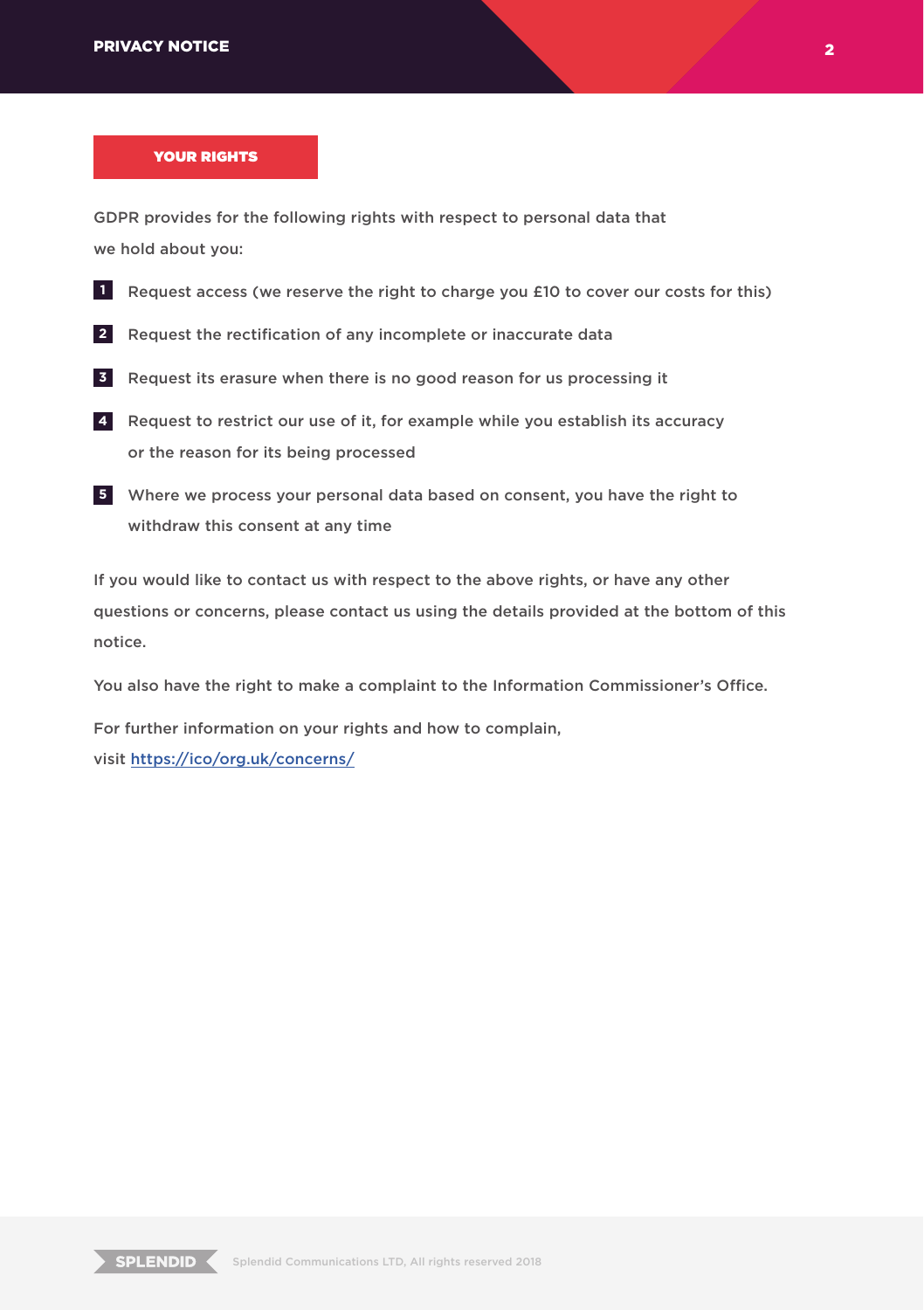DIFFERENT TYPES OF DATA WE HOLD

## CLIENTS AND OTHER BUSINESS CONTACTS INCLUDING POTENTIAL AND PRIOR CLIENTS

Personal data stored includes, but is not limited to, name, business and/or personal email address, physical address, job title, telephone number.

The personal data of individual employees of our clients is used to provide our services according to our contractual obligations, for the sharing of new business ideas and proposals, and associated administration.

We also maintain a database of individuals at our client or other companies with whom we want to develop or maintain a business relationship. In addition to the above personal data, we may collect further data to track our marketing efforts, for example responses to targeted emails such as our newsletter, tracked via cookies or similar technologies. If you wish to be excluded from this database, please contact us. We will retain this personal data for as long as we need it for our legitimate business interests, including meeting the requirements of any applicable law or regulation. It shall not be retained where there is no evidence that a business contact is engaged with us or our communications.

### SUPPLIERS, SUBCONTRACTORS AND OTHER SERVICE PROVIDERS

Personal data stored includes, but is not limited to, name, email address, physical address, job title, telephone number, financial information.

It is used to manage our commercial and legal requirements for goods and services, including the maintenance and performance of contracts.

We will retain this personal data for as long as we need it for our legitimate business interests, including meeting the requirements of any applicable law or regulation.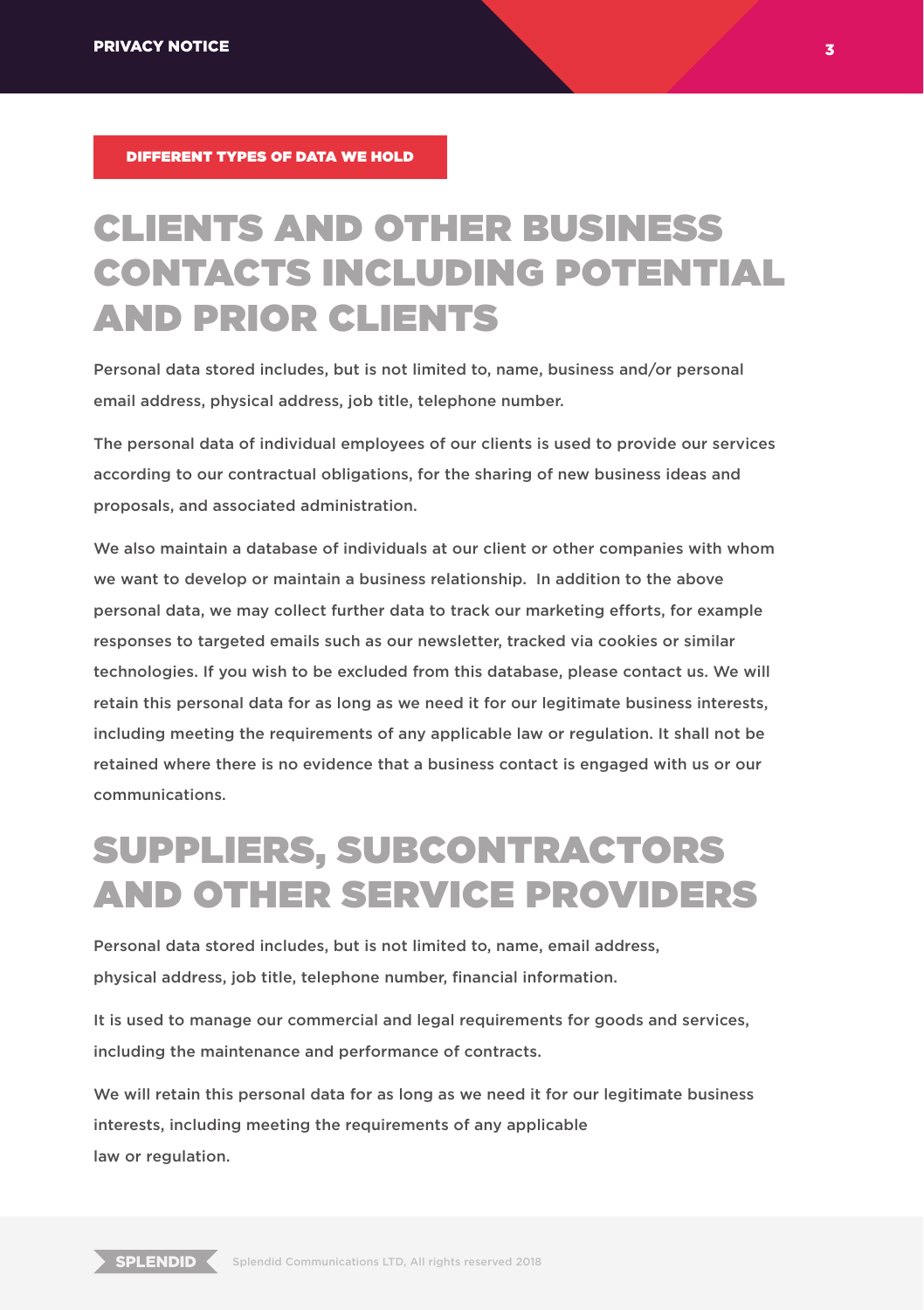DIFFERENT TYPES OF DATA WE HOLD

## CANDIDATES FOR ROLES AT SPLENDID

Personal data stored includes, but is not limited to, name, email address, physical address, job title, telephone number, financial information, compliance documentation and references verifying any qualifications and experience and right to work in the United Kingdom, curriculum vitae and photograph, links to your professional profiles available in the public domain e.g. LinkedIn, Twitter, business Facebook or corporate website.

It is used to help us to meet our permanent, temporary and freelance resourcing needs.

Your personal data may be collected by you applying via our website, Splendidcomms.com, or through email or phone correspondence. Within 30 days of us obtaining your personal data from other sources such as LinkedIn or personal recommendations, we will contact you to request your written consent for us to consider you for a role at Splendid, providing you with a link to this privacy notice, the source the personal data originates from and whether it came from publicly accessible sources, and for what purpose we intend to retain and process your personal data. We will record your response in our records and act accordingly.

We will retain this personal data for as long as it takes to fill a specific role, and, where you consent to us holding it for longer, we will retain it for up to a maximum of 2 years in order for us to contact you about any future recruitment opportunities.